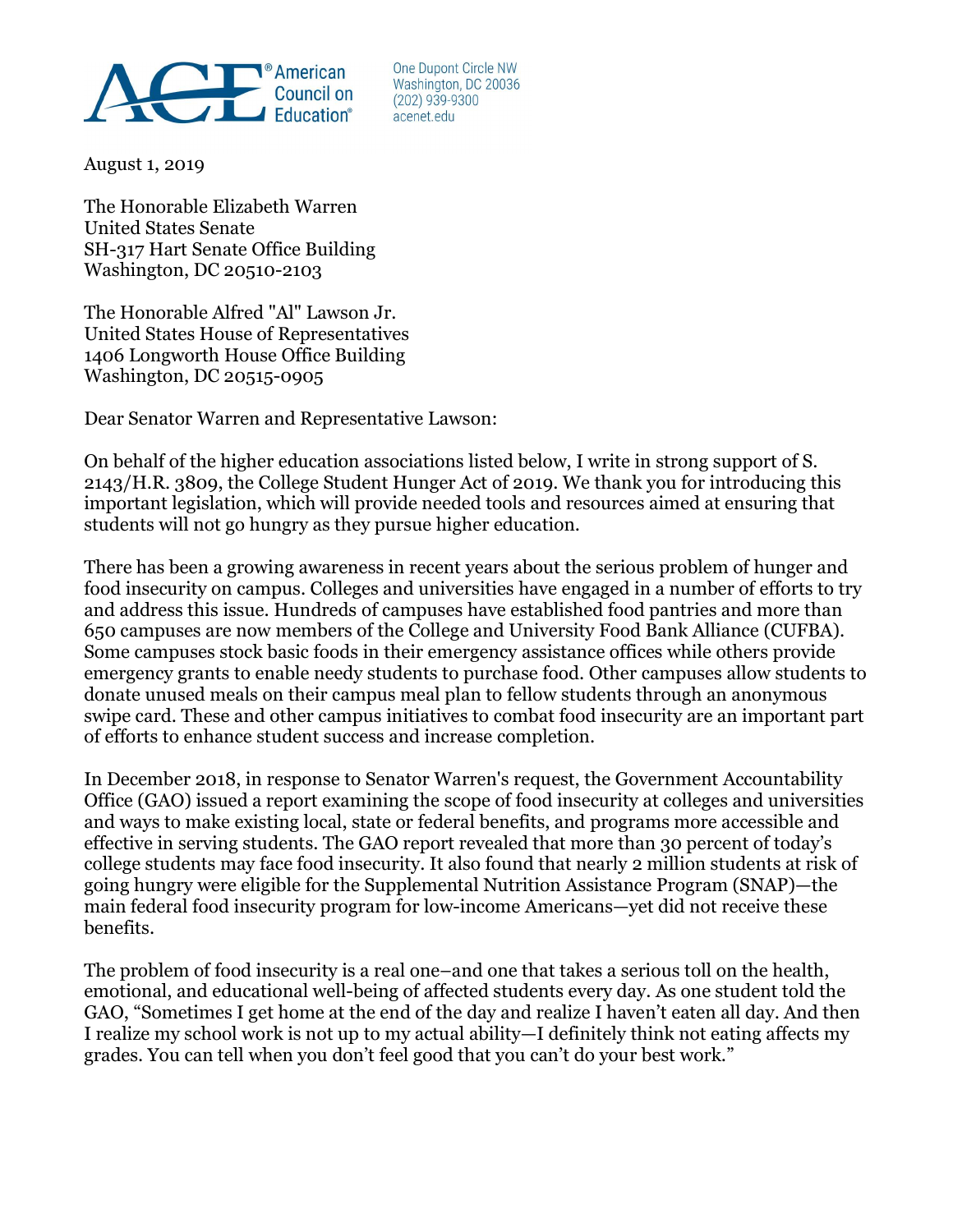The College Student Hunger Act would remove barriers that prevent low-income students from accessing SNAP benefits. For example, the bill expands the list of eligibility for SNAP to include students eligible for a Pell Grant and students with an expected family contribution (EFC) of \$0. For low-income students who meet food eligibility requirements by working, the bill lowers the threshold from 20 to 10 hours per week. The bill also amends a current rule that prohibits students residing on campus who participate in campus meal-plans from accessing SNAP, making these students eligible for that program during the winter and summer months when meal services may not be in operation or students are off-campus.

In addition, the bill includes important notification and outreach initiatives to increase student awareness of SNAP eligibility and to help students apply for and access these benefits. It requires the U.S. Department of Education (ED) to notify students who have an EFC of \$0 or who are eligible for a Pell Grant that they may be eligible for SNAP and to refer them to a state website where they can apply for these benefits. And it requires the U.S. Department of Agriculture's Food and Nutrition Service (FNS) to update its outreach plans, both to raise college and university awareness that many of their students are eligible for SNAP and to help students access and use these benefits. The bill also directs FNS to work with ED to carry out a limited number of pilot projects to test ways to make SNAP more useful for college students going forward.

We greatly appreciate your efforts in crafting this legislation to help alleviate hunger on campus. We look forward to working with you as this bill moves forward.

Sincerely,

Ted Mitchell President

On behalf of:

ACPA-College Student Educators International ACT, Inc. American Association of Community Colleges American Association of State Colleges and Universities American Association of University Professors American College Health Association American Council on Education American Dental Education Association American Indian Higher Education Consortium Association of Advanced Rabbinical and Talmudic Schools Association of American Colleges and Universities Association of American Universities Association of Catholic Colleges and Universities